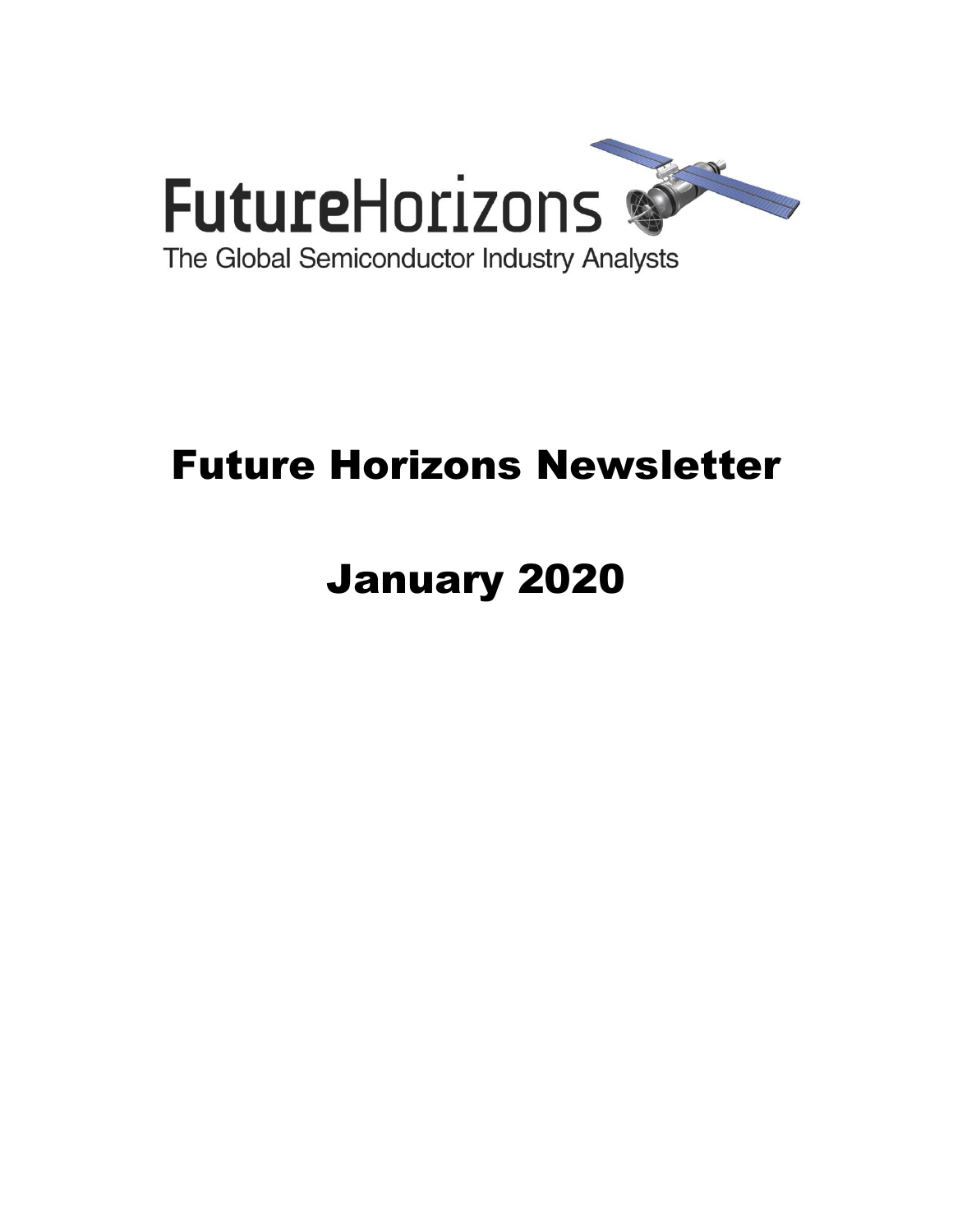# Contents Page

| <b>Industry News by Company</b>              | Page 03 - 05 |
|----------------------------------------------|--------------|
| <b>Industry News &amp; Trends</b>            | Page 06 - 08 |
| <b>East European News &amp; Trends</b>       | Page 09-10   |
| <b>World Economic Round Up</b>               | Page 11      |
| <b>Future Horizons &amp; Industry Events</b> | Page -12     |

Future Horizons Ltd, • Blakes Green Cottage, Stone Street Seal TN15 0LQ • England 2 Tel: +44 1732 740440 • Fax: +44 1732 740442 Affiliates in Europe, India, Israel, Japan, Russian, San Jose California, USA e-mail: mail@futurehorizons.com • www.futurehorizons.com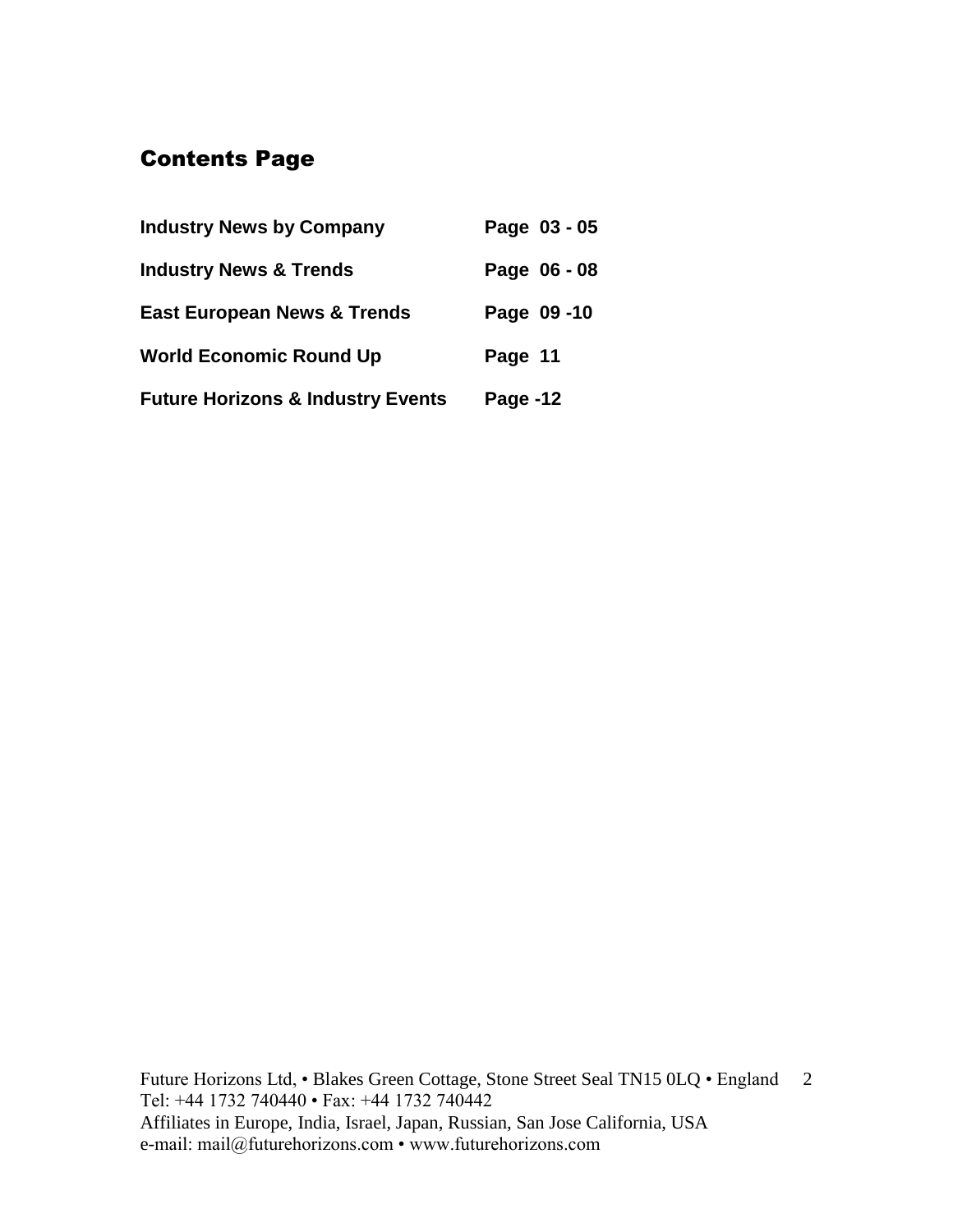# Industry News By Company

# **[Blaize Fires Up GSP for AI Processing](https://www.eetimes.com/blaize-fires-up-gsp-for-ai-processing/?utm_source=newsletter&utm_campaign=link&utm_medium=EETimesSoC-20191209)**

TOKYO — AI processor designer Blaize, formerly known as ThinCI (pronounced "Think-Eye"), revealed its fully programmable Graph Streaming Processor (GSP) will go into volume production in the second quarter of 2020.

While the six-year-old startup is mum on its product specifications — such as power level and benchmarking results — its test chip, taped out in mid-2018 and housed in a Linux-based box, has been engaged in 16 pilot programs worldwide for a year, claimed Blaize co-founder and CEO Dinakar Munagala.

Blaize describes its GSP as capable of performing "direct graph processing, on-chip taskgraph management and execution, and task parallelism." In short, Blaize designed the GSP to fulfill AI processing needs that have been previously unmet by GPU, CPU or DSP.

# **[Broadcom Ships 25.6Tbps Switch On Single 7nm Chip](https://www.eetimes.com/broadcom-ships-25-6tbps-switch-on-single-7nm-chip/?utm_source=newsletter&utm_campaign=link&utm_medium=EETimesDaily-20191216)**

The monolithic chip delivers 64 ports of 400GbE switching and routing for hyperscale networks.

As demands for machine learning grow, so does the need for speed, especially for the big hyperscaler companies as they address their own rapid expansion into almost every industry vertical. To meet this requirement, Broadcom has launched what it claims is the highest bandwidth Ethernet switch chip, demonstrating 25.6 terabits/sec switching in a single monolithic device.

Built by TSMC in a 7nm process, the new 31-billion transistor Tomahawk 4 chip delivers up to 64 ports of 400GbE switching and routing for high-throughput, low latency hyperscale networks, at 75 percent lower power and cost compared to alternative solutions, according to Broadcom. It also offers the highest radix of 100GbE ports: 256 ports supported on a single chip, enabling low-latency, single-hop networks for massive alternative compute clusters.

### **[Toggle MRAM Readies for 5G](https://www.eetimes.com/toggle-mram-readies-for-5g/?utm_source=newsletter&utm_campaign=link&utm_medium=EETimesDaily-20191216)**

TORONTO — Higher density MRAM's potential as an emerging memory — to replace incumbents such as DRAM and flash — often overshadows where it's already successfully supplanting established technologies in the form of Toggle MRAM.

For Everspin Technologies, Toggle MRAM's success is helping to power its ambitions in other product areas, and the company recently announced its new 32-Mb Toggle MRAM, which doubles the capacity of its current solution. It's designed to enable critical applications that need a higher density option, such as storing configurations, setup and data logging in embedded systems and Internet of things (IoT) devices, as well as anticipating device requirements driven by 5G networking, said Troy Winslow, Everspin vice president of global sales.

Future Horizons Ltd, • Blakes Green Cottage, Stone Street Seal TN15 0LQ • England 3 Tel: +44 1732 740440 • Fax: +44 1732 740442 Affiliates in Europe, India, Israel, Japan, Russian, San Jose California, USA e-mail: mail@futurehorizons.com • www.futurehorizons.com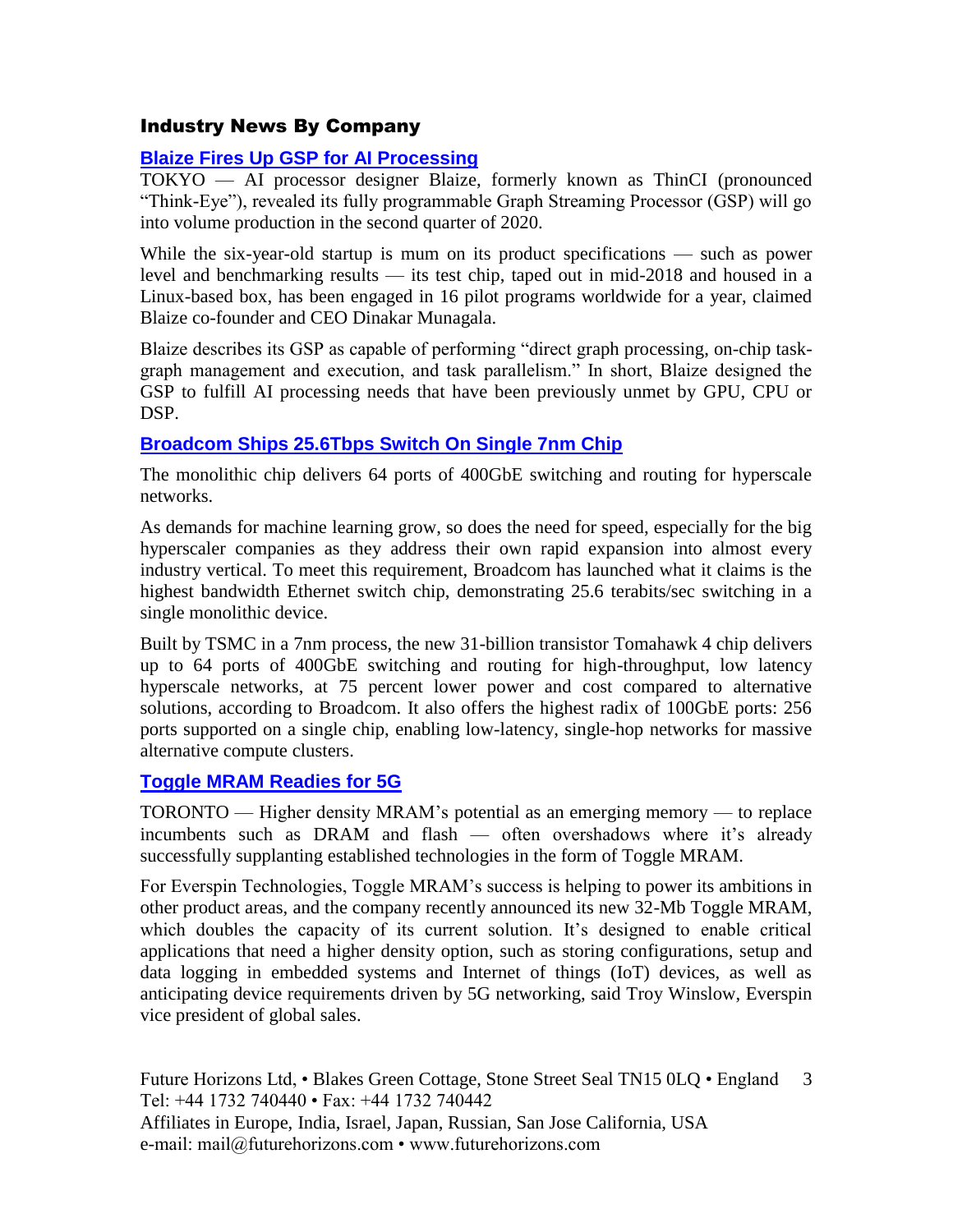# **[Imagination Reignites Relationship With Apple](https://www.eetindia.co.in/news/article/Imagination-Reignites-Relationship-with-Apple?utm_source=EETI%20Article%20Alert&utm_medium=Email&utm_campaign=2020-01-03)**

A year after taking the helm at Imagination Technologies, CEO Ron Black appears to have managed to put an end to a phase of uncertainty for his company by signing a new agreement with Apple.

Apple made a public statement in 2017, notifying that it was ditching Imagination, by designing the UK firm's IP cores out of Apple's products within two years.

That, however, appears to be no longer the case.

Imagination, in a one-line press statement, said today that it has replaced the multi-year, multi-use license agreement with Apple, first announced on February 6, 2014, with a new multi-year license agreement under which Apple has access to a wider range of Imagination's intellectual property in exchange for license fees.

# **[Intel Acquires Habana Labs For \\$2bn](https://www.eetimes.com/intel-acquires-habana-labs-for-2bn/?utm_source=newsletter&utm_campaign=link&utm_medium=EETimesDaily-20191217)**

Intel has acquired Israeli AI chip startup Habana Labs for approximately \$2 billion.

Habana Labs, whose products are AI training and inference chips for data centers, was one of the first to deliver working AI accelerator silicon and its Goya inference chip performed impressively in the recent round of MLPerf benchmarks. The company is based in Tel Aviv and employs around 150 people in several offices worldwide.

"This acquisition advances our AI strategy, which is to provide customers with solutions to fit every performance need — from the intelligent edge to the data center," said Navin Shenoy, executive vice president and general manager of the Data Platforms Group at Intel, in a statement. "More specifically, Habana turbo-charges our AI offerings for the data center with a high-performance training processor family and a standards-based programming environment to address evolving AI workloads."

### **[Lattice Reveals Latest FPGAs On FD-SOI](file://192.168.254.10/office/Jean/AAA-Jean-Working/Articles%20-%202020/Articles%20-%2001%20-%20Jan/ia.co.in/news/article/Lattice-Reveals-Latest-FPGAs-on-FD-SOI%3futm_source=EETI%20Article%20Alert&utm_medium=Email&utm_campaign=2019-)**

LONDON – Lattice Semiconductor has launched a new FPGA technology platform for its low-power FPGAs based on 28nm fully depleted silicon-on-insulator (FD-SOI) process technology. The company also announced its first FD-SOI product, CrossLink-NX.

Lattice announced its intention to transition to FD-SOI for new products a couple of years ago, in order to take advantage of the process technology's inherent strengths in power consumption and reliability. The company's Nexus FD-SOI platform continues its focus on small form factor, low power FPGAs, and is optimized for devices with 10-200k logic cells.

"We are using Nexus to enable the development of some FPGA families that provide up to 75% reduction in power compared with competing families, are 100 times more reliable in terms of soft error rate, are able to deliver the smallest form factor. They have some of the performance features that we see people are needing in high performance edge computers," said Gordon Hands, director of product marketing, Lattice Semiconductor.

Future Horizons Ltd, • Blakes Green Cottage, Stone Street Seal TN15 0LQ • England Tel: +44 1732 740440 • Fax: +44 1732 740442 4

Affiliates in Europe, India, Israel, Japan, Russian, San Jose California, USA e-mail: mail@futurehorizons.com • www.futurehorizons.com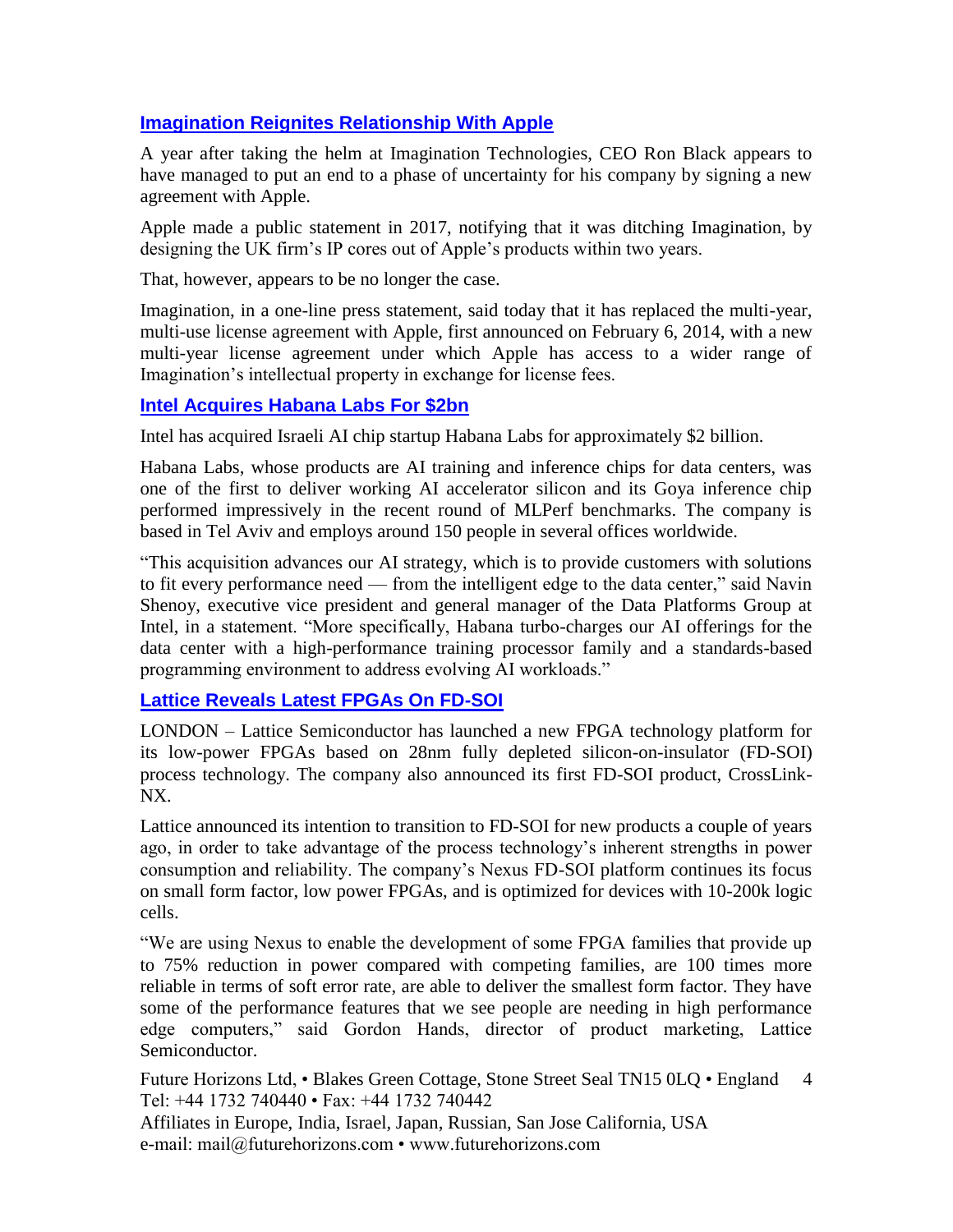# **[Samsung Makes The First 3nm GAAFET Semiconductor!](https://wccftech.com/samsung-makes-the-first-3nm-gaafet-semiconductor/)**

As reported by the Korean Maeil Economy earlier this week, Samsung has succeeded in making a prototype of the first 3nm process. According to the report, Samsung's goal is to become the world's number one semiconductor manufacturer by 2030.

The 3 nm process is based around the Gate All Around (GAAFET) technology, which is different from the industry standard of FinFET. This change in technology reduces the total silicon size by 35% while taking less 50% less power as well. This allows for a 33% performance increase over the 5 nm FinFET process.

The GAAFET design differs significantly from the FinFET design, and the GAAFET design is built around having four sides of the channel which makes sure that the power leakage is reduced. This improves control over the channel, which is a fundamental step when shrinking the process node. This design allows for a more efficient transistor design paired with the overall smaller node size, which enables a tremendous jump in performance per watt over a 5 nm FinFET process.

Future Horizons Ltd, • Blakes Green Cottage, Stone Street Seal TN15 0LQ • England 5 Tel: +44 1732 740440 • Fax: +44 1732 740442 Affiliates in Europe, India, Israel, Japan, Russian, San Jose California, USA e-mail: mail@futurehorizons.com • www.futurehorizons.com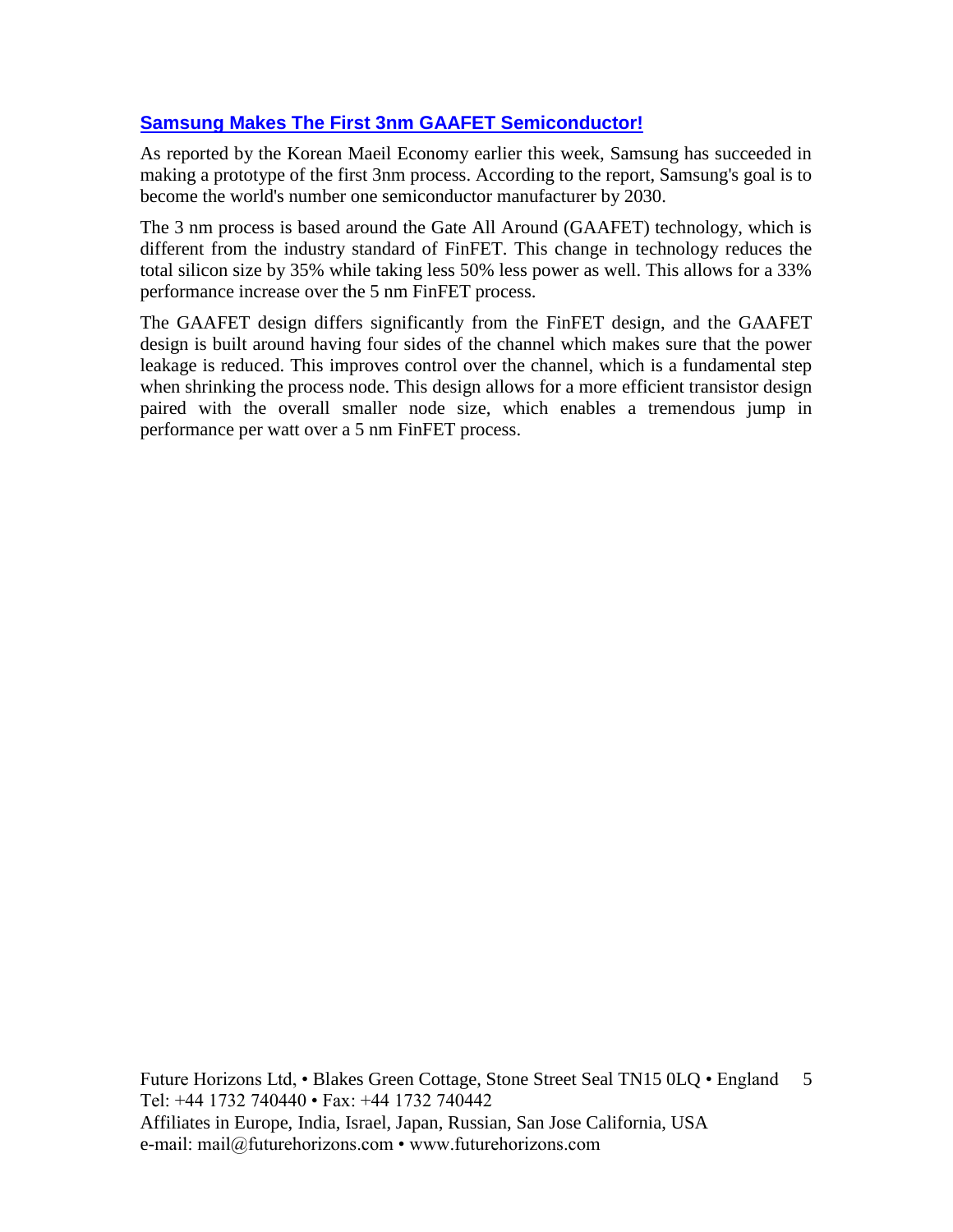# Industry News & Trends

# **[Lattice Unveils First FPGAs on FD-SOI](https://www.eetimes.com/lattice-unveils-first-fpgas-on-fd-soi/?utm_source=newsletter&utm_campaign=link&utm_medium=EETimesDaily-20191212)**

LONDON – Lattice Semiconductor has launched a new FPGA technology platform for its low-power FPGAs based on 28nm fully depleted silicon-on-insulator (FD-SOI) process technology. The company also announced its first FD-SOI product, CrossLink-N

Lattice announced its intention to transition to FD-SOI for new products a couple of years ago, in order to take advantage of the process technology's inherent strengths in power consumption and reliability. The company's Nexus FD-SOI platform continues its focus on small form factor, low power FPGAs, and is optimized for devices with 10-200k logic cells.

"We are using Nexus to enable the development of some FPGA families that provide up to 75% reduction in power compared with competing families, are 100 times more reliable in terms of soft error rate, are able to deliver the smallest form factor. They have some of the performance features that we see people are needing in high performance edge computers," said Gordo Hands, director of product marketing, Lattice Semiconductor.

### **[HiSilicon No Longer Huawei's Captive Chipmaker](https://www.eetimes.com/hisilicon-no-longer-huaweis-captive-chipmaker/?utm_source=newsletter&utm_campaign=link&utm_medium=EETimesDaily-20200103)**

HiSilicon launched 4G communication chips on an open market, making it official that Huawei's internal IC division is now externally supplying a host of chips to the industry.

While Huawei HiSilicon is the largest chip design company in China, it has always preferred to portray itself as having just one big customer: Huawei.

Huawei's strategy to keep HiSilicon as an internal unit — tasked to design and supply its chips only to Huawei — has worked well for the global telecom giant. Especially, since HiSilicon's Kirin series of chips, capable of AI processing, has given Huawei a huge advantage over competitors.

It turns out, however, that HiSilicon has been quietly spreading its wings, supplying chips in some sub-sectors, a move Huawei and HiSilicon had not acknowledged before.

### **[AWS Rolls Out AI Inference Chip](https://www.eetimes.com/aws-rolls-out-ai-inference-chip/?utm_source=newsletter&utm_campaign=link&utm_medium=EETimesDaily-20191216)**

Amazon makes Inferentia chip available for customer machine-learning workloads.

A year after announcing its in-house designed AI accelerator chip, Amazon Web Services (AWS) is making instances based on its Inferentia chip available for customer workloads.

AWS' customers across a diverse set of industries are moving beyond the experimental stage with machine learning, and are now scaling up ML workloads. They are therefore ready for the increase in performance and efficiency Inferentia will bring, the company said.

Andy Jassy, CEO of AWS, pointed out in his keynote at AWS' Re:Invent conference last week that for machine learning systems at scale, 80-90% of the compute cost is in inference.

Future Horizons Ltd, • Blakes Green Cottage, Stone Street Seal TN15 0LQ • England 6 Tel: +44 1732 740440 • Fax: +44 1732 740442

Affiliates in Europe, India, Israel, Japan, Russian, San Jose California, USA e-mail: mail@futurehorizons.com • www.futurehorizons.com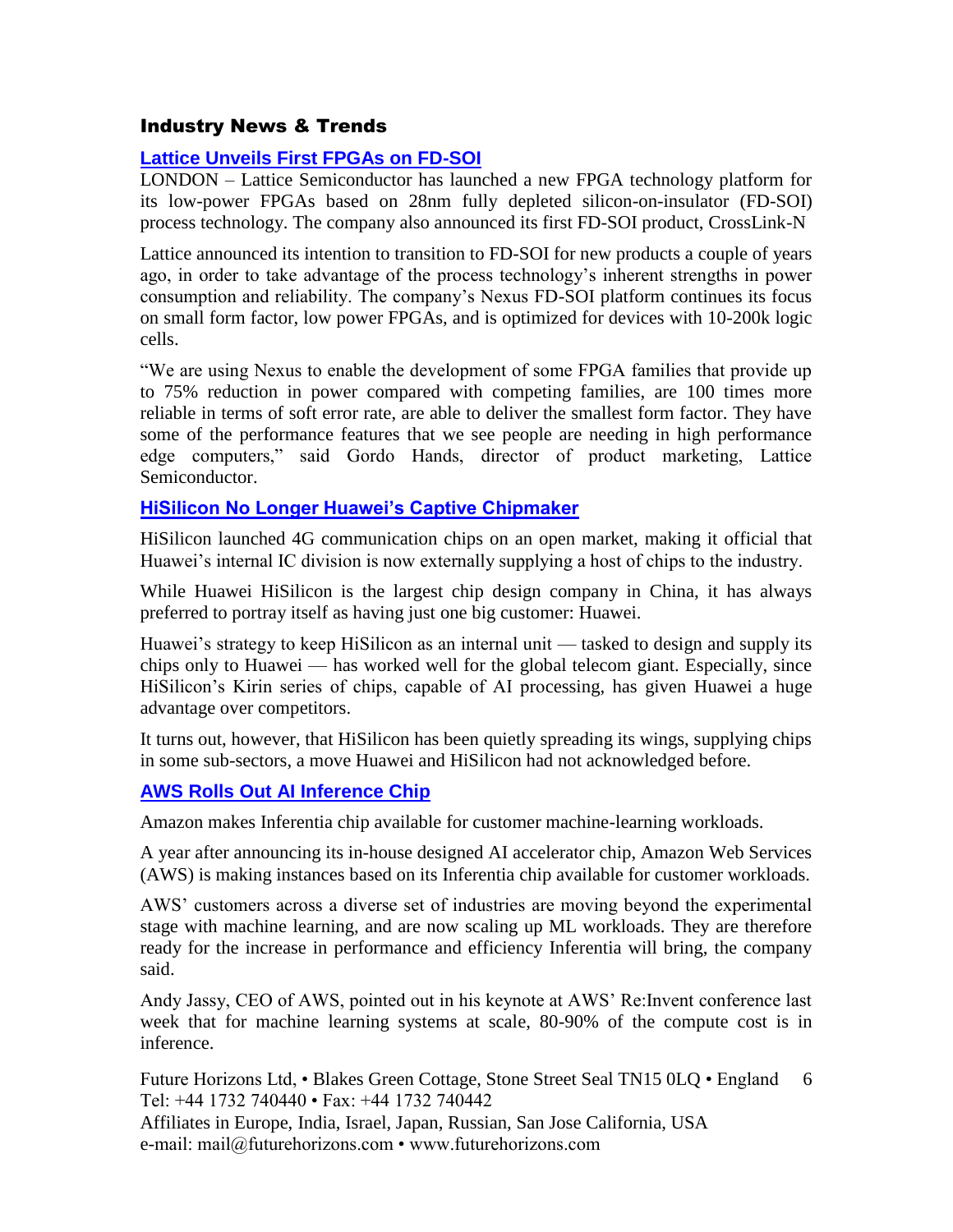"We've talked a lot as a group about training for machine learning, it gets a lot of the attention. They are hefty loads," he said. "But if you do a lot of machine learning at scale, and in production like we have, you know that the majority of your cost is actually in the predictions or in the inference.

# **[Xiaomi Redmi K30 First To Use Fingerprints' Side-mounted Sensor](https://www.eetimes.com/xiaomi-redmi-k30-first-to-use-fingerprints-side-mounted-sensor/?utm_source=newsletter&utm_campaign=link&utm_medium=EETimesDaily-20191216)**

First to develop fingerprint touch sensors on Android, Fingerprint Cards AB (Fingerprints) announces slim side-mounted fingerprint sensors for borderless and foldable smartphones.

After weeks of teasing and speculation, Chinese smartphone manufacturer Xiaomi Corp. unveiled Tuesday the much-awaited successor to Redmi K20, the Redmi K30 5G smartphone. It is the first one to integrate Fingerprints' new biometric sensor.

Swedish firm Fingerprint Cards AB (Fingerprints) has just rolled out the FPC1540 slim side-mounted capacitive touch sensor for biometric authentication. Placed on the side of Xiaomi's Redmi K30 smartphone inside the power button, the sensor is also suitable for the latest smartphone designs, including borderless and foldable phones.

# **[OmniVision Cuts LED Flicker In HDR](https://www.eetimes.com/omnivision-cuts-led-flicker-in-hdr/?utm_source=newsletter&utm_campaign=link&utm_medium=EETimesDaily-20191216)**

The company will start sampling its new 8.3 megapixel automotive image sensors capable of mitigating LED flicker in the first quarter of 2020.

A vast number of things could blind a driver on the road. When exiting a tunnel with the sun low on the horizon, the sudden transition from dark to very bright can be dazzling. A machine vision unit fitted into a highly autonomous vehicle (Level 3+ or above) would struggle in the same situation. But it would also struggle in circumstances that humans can handle just fine, too. One of those is dealing with LED flickering.

Designed to pulse to control brightness and power, LEDs flicker because they are not always on.

Celine Baron, OmniVision's staff automotive product manager, noted during an interview with EE Times that LEDs are everywhere, ranging from headlamps and traffic lights to road signs, billboards and bus displays. Given their ubiquity, it's hard to avoid LED flickering. It can be distracting enough to human eyes, but it could be fatal to an AVs' machine vision. Human vision can compensate for flickering. AV machine vision can't.

### **[Ultrasound Sensor Turns Any Surface Into A Touch Button](https://www.eetimes.com/ultrasound-sensor-turns-any-surface-into-a-touch-button/?utm_source=newsletter&utm_campaign=link&utm_medium=EETimesDaily-20191218)**

Whatever the material, whatever the material thickness, the California-based startup UltraSense Systems claims it can turn any surface into a user interface.

What if any surface — home door, car dashboard, oven glass — could be turned into a user interface? Mechanical buttons would disappear, and electronic devices would be waterproof. That's the ambition of UltraSense Systems, Inc., a newly-formed company whose ultrasound sensor technology aims to create new touch experiences in the internet of things era.

Future Horizons Ltd, • Blakes Green Cottage, Stone Street Seal TN15 0LQ • England Tel: +44 1732 740440 • Fax: +44 1732 740442 7

Affiliates in Europe, India, Israel, Japan, Russian, San Jose California, USA e-mail: mail@futurehorizons.com • www.futurehorizons.com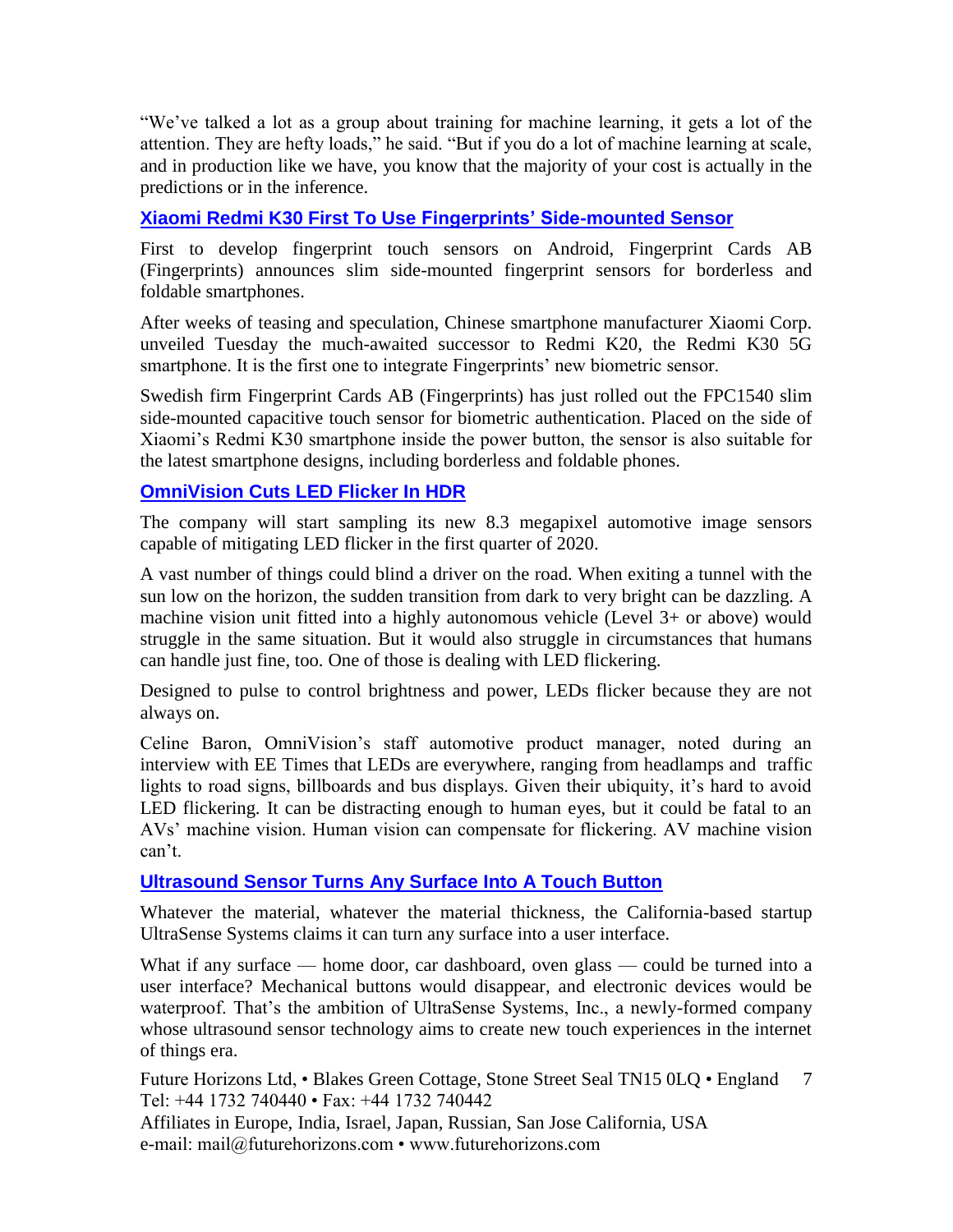UltraSense Systems (San Jose, Calif.) introduced what it claims is the smallest ultrasound sensor-on-chip for touch and gestures through any material and any material thickness. Dubbed TouchPoint and TouchPoint Z, its initial products are sampling now and are expected to be incorporated into several consumer and industrial devices in 2020.

Future Horizons Ltd, • Blakes Green Cottage, Stone Street Seal TN15 0LQ • England 8 Tel: +44 1732 740440 • Fax: +44 1732 740442 Affiliates in Europe, India, Israel, Japan, Russian, San Jose California, USA e-mail: mail@futurehorizons.com • www.futurehorizons.com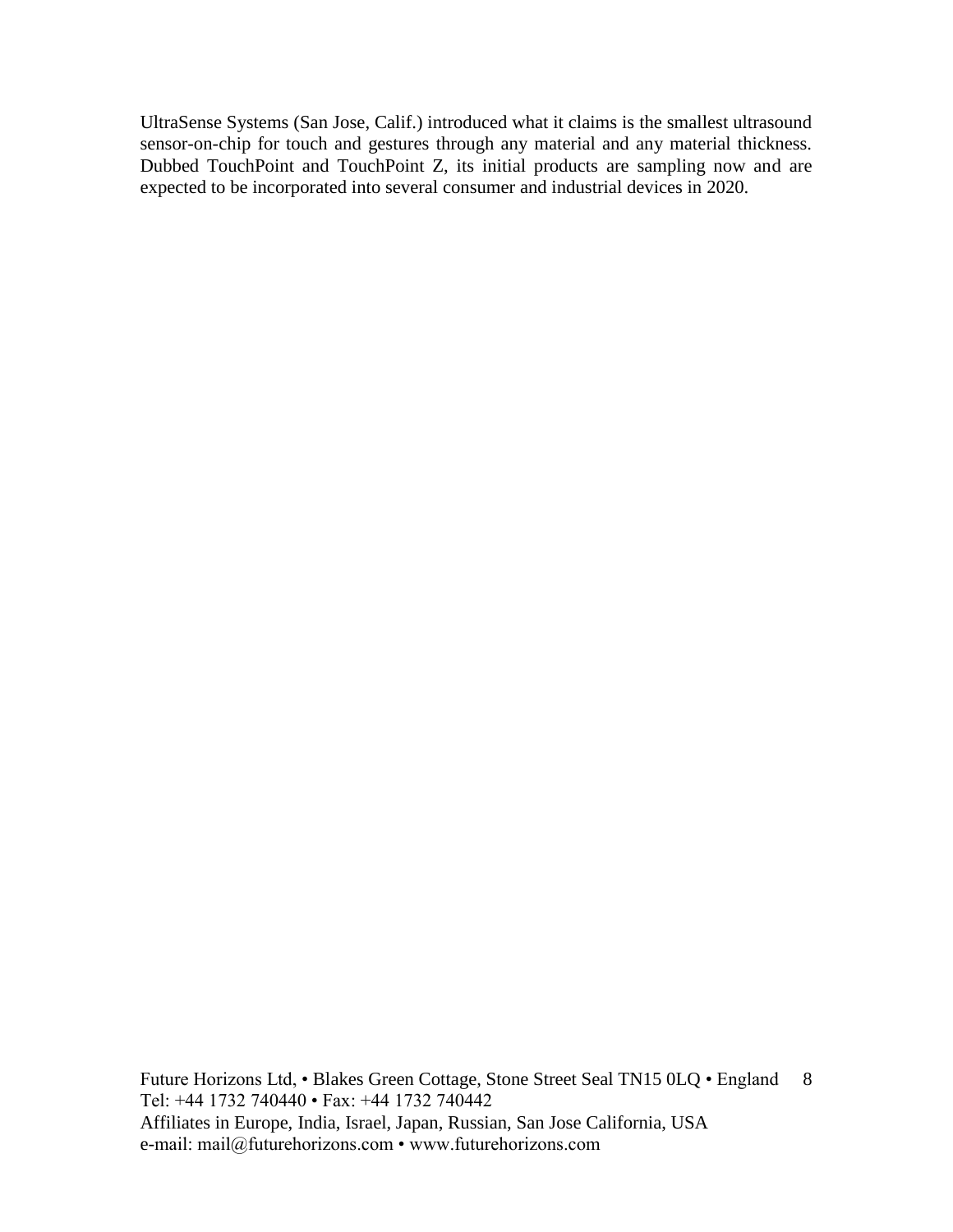# East European News & Trends

# **[WeWork To Help Russian Start-ups](http://www.marchmontnews.com/Finance-Business/Central-regions/22319-WeWork-help-Russian-start-ups.html)**

WeWork, the world's largest co-working network, will be helping Russian start-ups through a new regional division of its global WeWork Labs start-up development program.

A new acceleration program may bring together as many as 40 Russian start-up companies.

"In our labs in Israel and the UK, start-ups line up for our acceleration programs, and we hope such a program in Russia will match those in success. Labs is a winning business project for us because companies grow with our help and remain our residents when they stop being a tiny team of three people and become a real company with offices in several countries," said Mikhail Konoplev who runs WeWork Central and Eastern Europe.

# **[Mobile Operator Bets On 5G Tech](http://www.marchmontnews.com/Telecoms-Media/Central-regions/22093-Mobile-operator-bets-5G-tech.html)**

By the end of next year MTS, one of Russia's leading mobile operators, has plans to invest an estimated \$1.6m in start-ups that develop 5G tech based solutions. A business incubator is being set up in Moscow to pursue the goal.

The mobile operator is interested in a range of cloud based services in remote gaming, new video streaming formats, Internet of Things solutions, data storage, and some others.

# **[Mail.Ru Group About To Launch Russian Competitor To YouTube](http://www.marchmontnews.com/Telecoms-Media/Central-regions/22373-MailRu-Group-about-launch-Russian-competitor-YouTube.html)**

In 2020, Mail.Ru Group, one of Russia's largest IT holding companies, wants to launch its proprietary video service. According to CEO Boris Dobrodeev, Mail.Ru's video hosting will be geared mostly towards the users' personal preferences.

"We have traditionally proceeded on the assumption that it's social services that give the most value; the user himself chooses what to subscribe to. But we are beginning to see that new niche markets are opening up for content that is not tied directly to subscriptions or the user's friends. Yes, YouTube offers subscriptions, but they are bought primarily through recommendations the service itself generates," Mr. Dobrodeev said.

### **[Russian VCs Invest In 3D Visualization](http://www.marchmontnews.com/Finance-Business/Central-regions/22356-Russian-VCs-invest-3D-visualization.html)**

Leta Capital, a Russian VC fund, invested \$500,000 in its portfolio company called Unigine. The young company is developing a high-capacity 3D visualization platform that can operate in real time, Firrma.ru reported.

Unigine is said to have plans to use the investment in its international expansion strategy.

Unigine's technology has already been quite welcomed across Asia, as well as in somEuropean countries, in Australia, and in Russia

Future Horizons Ltd, • Blakes Green Cottage, Stone Street Seal TN15 0LQ • England 9 Tel: +44 1732 740440 • Fax: +44 1732 740442 Affiliates in Europe, India, Israel, Japan, Russian, San Jose California, USA e-mail: mail@futurehorizons.com • www.futurehorizons.com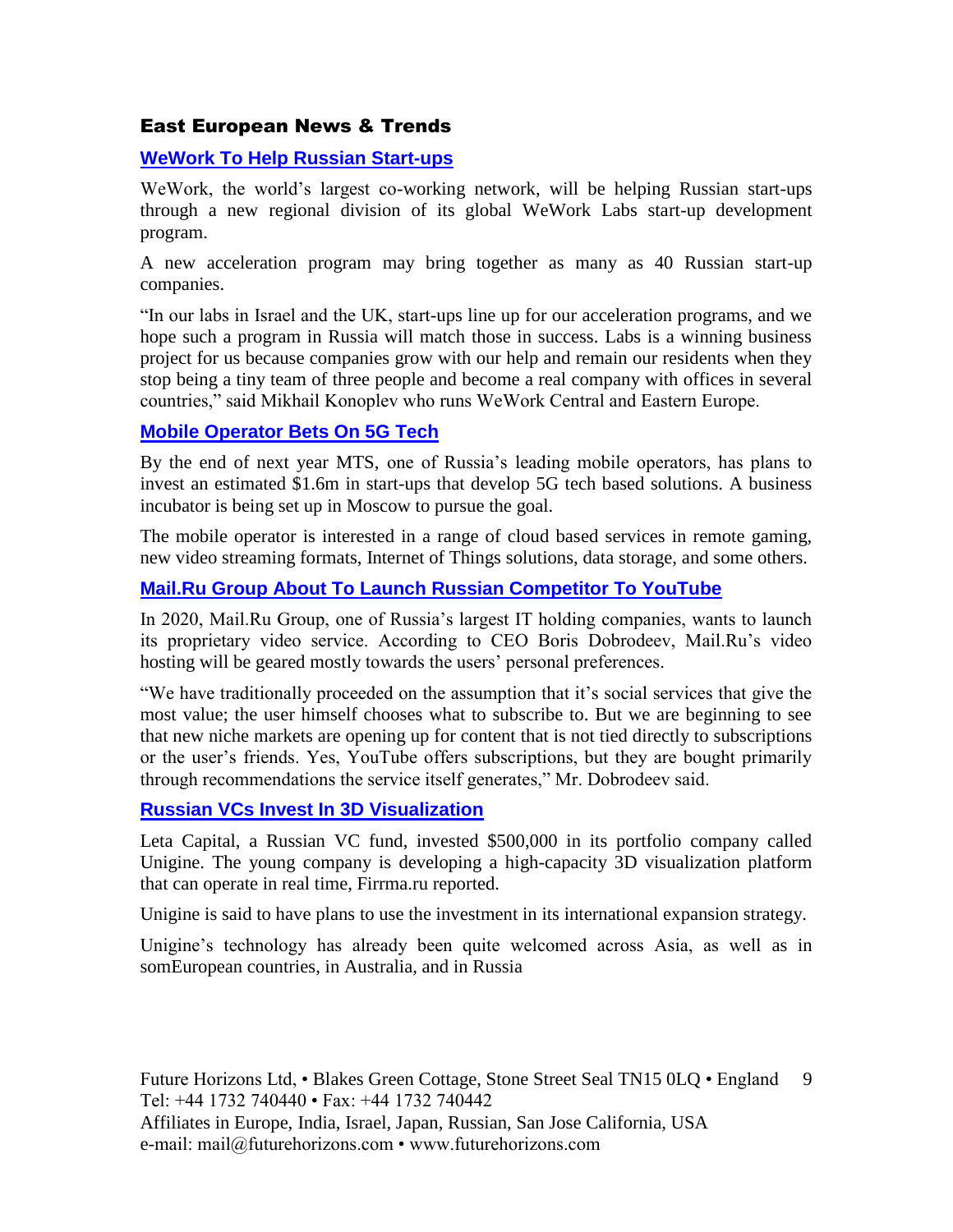# **[U.S. Company Buys AI Start-Up With Russian Roots](http://www.marchmontnews.com/Finance-Business/North-West/22414-US-company-buys-AI-start-up-with-Russian-roots--.html)**

Snap, Inc., a U.S. company that owns a globally recognized messaging app called Snapchat, acquired AI Factory, a start-up of Russian origin, in a \$166m deal, Firrma.ru reported.

Set up in 2018 by alumni of three major Russian technology universities including MIPT (aka Phystech in Moscow), ITMO (St. Pete) and St. Petersburg State University, AI Factory has developed among other things what's known as Cameo functionality, which can turn one's selfie into a short video with a variety of effects and stickers that can be added.

Future Horizons Ltd, • Blakes Green Cottage, Stone Street Seal TN15 0LQ • England 10 Tel: +44 1732 740440 • Fax: +44 1732 740442 Affiliates in Europe, India, Israel, Japan, Russian, San Jose California, USA e-mail: mail@futurehorizons.com • www.futurehorizons.com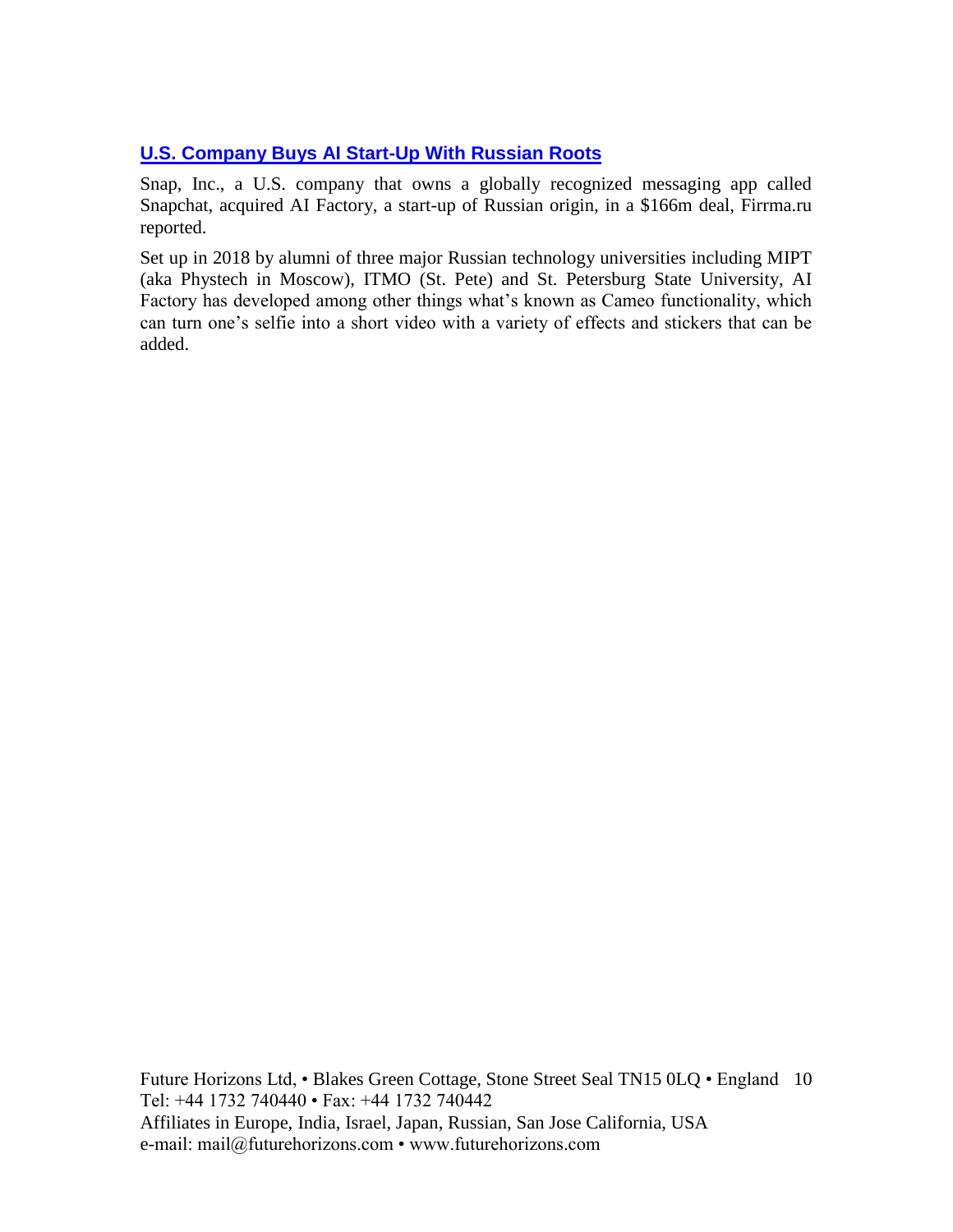# World Economic Round Up

After a year that involved one of the biggest U-turns in recent monetary-policy history, central banks are now hoping for peace and quiet in 2020. This is particularly true for the European Central Bank (ECB) and the US Federal Reserve, the world's two most powerful monetary institutions. But the realization of peace and quiet is increasingly out of their direct control; and their hopes would easily be dashed if markets were to succumb to any number of medium-term uncertainties, many of which extend well beyond economics and finance to the realms of geopolitics, institutions, and domestic social and political conditions.

*The latest economic news by country to include USA, Europe, UK, Japan, China, Asia Pacific and India can be found each month in our [Semiconductor Monthly](http://www.futurehorizons.com/page/18/Global-Semiconductor-Report)  [Report.](http://www.futurehorizons.com/page/18/Global-Semiconductor-Report)* 

Future Horizons Ltd, • Blakes Green Cottage, Stone Street Seal TN15 0LQ • England 11 Tel: +44 1732 740440 • Fax: +44 1732 740442 Affiliates in Europe, India, Israel, Japan, Russian, San Jose California, USA e-mail: mail@futurehorizons.com • www.futurehorizons.com